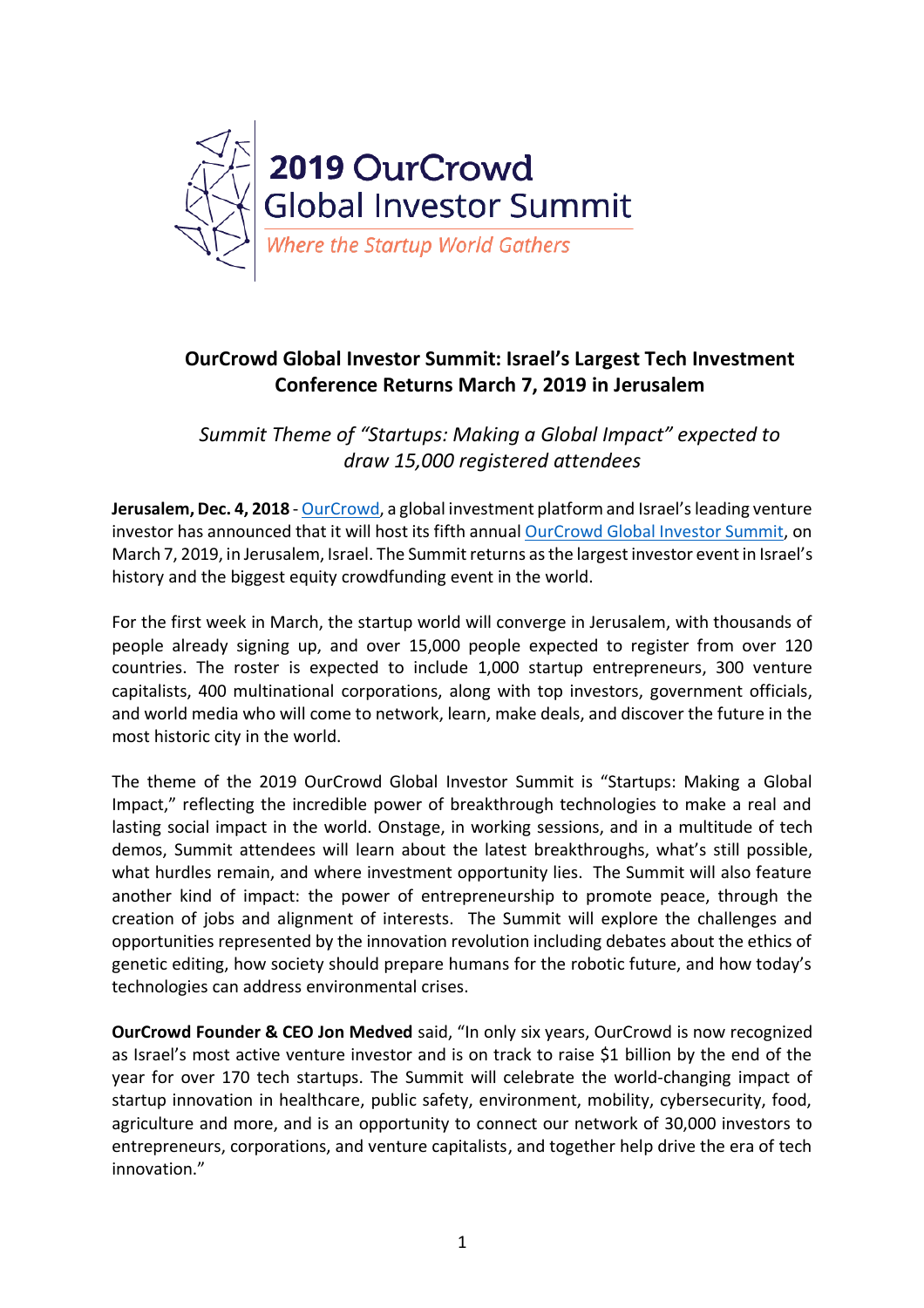At last year's Summit, OurCrowd facilitated 550 connections between multinational corporations and startup companies, heightening the value to the global ecosystem players who anticipate this event each year. Lisa Cohen, Investment Director of Innogy Innovation Hub, said, "Your summit was amazing, perfectly organized, exceptional content and great networking." Roi Ben Daniel, Innovation Partner of Visa Europe, said, "I am blown away by the quantity and quality of the crowd, the content, and the seamless logistics."

Some agenda highlights for 2019 include:

- **Real impact, true stories**: Top entrepreneurs and corporate innovation executives will share how they are deploying startup technologies to improve lives and disrupt industries – with examples like MedTech companies using scanning technology that reverses spinal injuries, Drone technology helping search-and-rescue teams locate flood victims, IoT sensors deployed in AgTech to conserve water and increase crop yields.
- **2019 top tech trends**: The hot, disruptive, and actionable tech and impact trends that VCs are watching.
- **Live deal launch:** a unique in-person event for accredited investors to hear firsthand from the entrepreneur behind an exciting disruptive technology, then participate in its funding in real-time.
- **Hands-on demos and interactive spaces:** Longevity Center, SportsTech Arena, Career Expo, AR/VR Pavilion, Open Mic startup pitches, and legendary after-parties.

Anyone interested in attending can register at [summit.ourcrowd.com.](http://summit.ourcrowd.com/) For Summit press inquiries email [leah@ourcrowd.com](mailto:leah@ourcrowd.com) or register at [https://summit.ourcrowd.com/press](https://summit.ourcrowd.com/press-registration/)[registration/](https://summit.ourcrowd.com/press-registration/)

## **Note to Editors –**

## **About OurCrowd:**

OurCrowd is a global investment platform, bringing venture capital opportunities to accredited investors worldwide. A leader in equity crowdfunding, OurCrowd is managed by a team of seasoned investment professionals and is led by serial entrepreneur Jon Medved. OurCrowd vets and selects companies, invests its own capital, and invites its accredited membership of investors and institutional partners to invest alongside in these opportunities. OurCrowd provides support to its portfolio companies, assigns industry experts as mentors, and creates growth opportunities through its network of strategic multinational partnerships. The OurCrowd community consists of almost 30,000 accredited investors from over 150 countries. OurCrowd has raised over \$800 million and invested in 170 portfolio companies and funds. To join OurCrowd as an accredited investor visit [www.ourcrowd.com](http://www.ourcrowd.com/) and click "Join."

## **About the 2019 OurCrowd Global Investor Summit**: